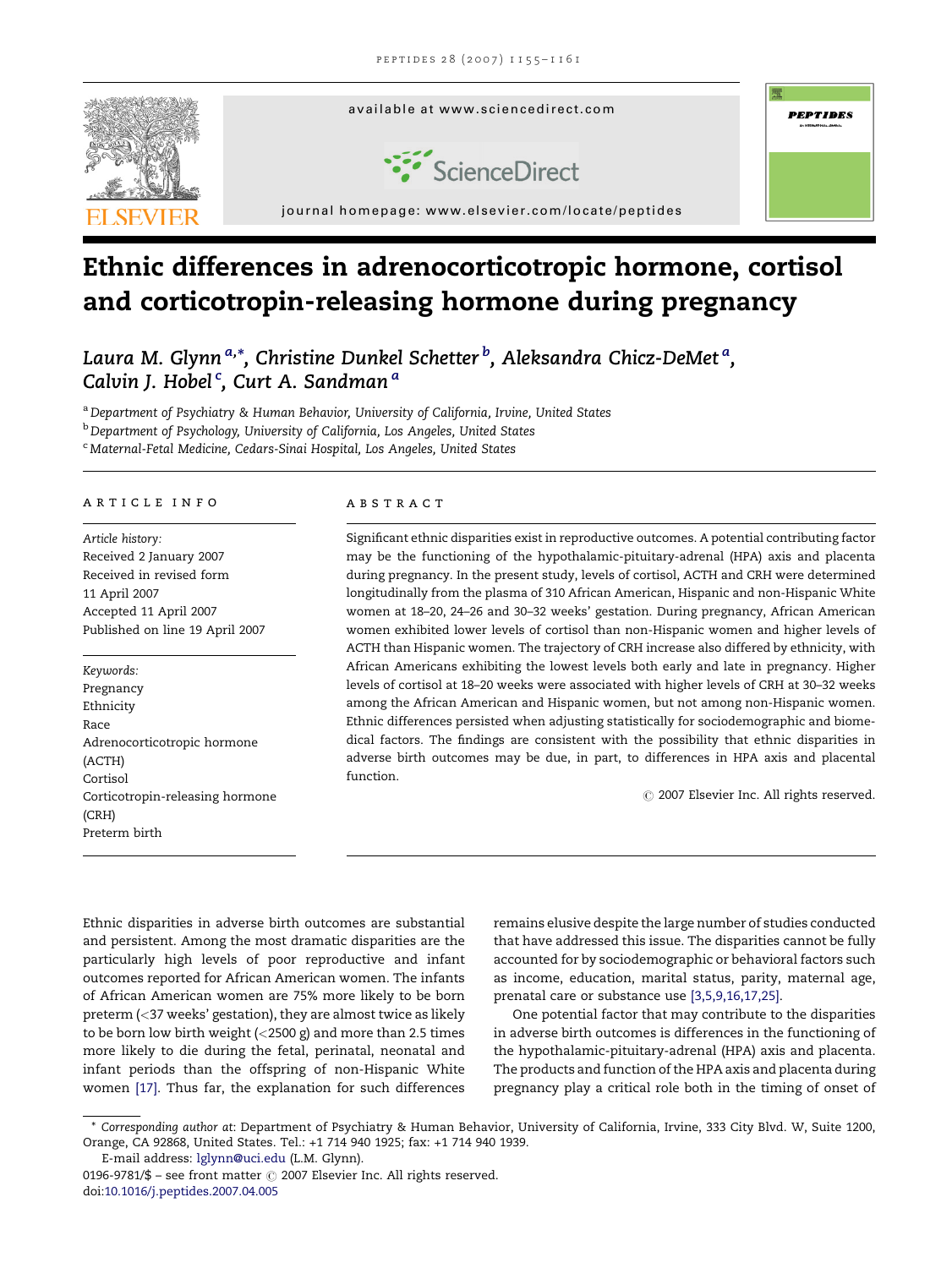<span id="page-1-0"></span>

| Table 1 - Sample characteristics      |                                |                        |                                   |                     |  |  |  |
|---------------------------------------|--------------------------------|------------------------|-----------------------------------|---------------------|--|--|--|
|                                       | African American<br>$(n = 53)$ | Hispanic<br>$(n = 82)$ | Non-Hispanic<br>White $(n = 175)$ | F or $x^2$          |  |  |  |
| Age at delivery                       | 29.8                           | 29.0                   | 32.1                              | $12.76$ **          |  |  |  |
| Parity (% nulliparous)                | 42%                            | 41%                    | 66%                               | 18.98               |  |  |  |
| Prepregnancy BMI                      | 27.6                           | 26.8                   | 23.6                              | 14.42               |  |  |  |
| Medical risk (% with no risk factors) | 11%                            | 23%                    | 29%                               | $7.09$ <sup>*</sup> |  |  |  |
| Adjusted annual household income      | \$18,084                       | \$15,765               | \$32,703                          | 44.31               |  |  |  |
| Education                             |                                |                        |                                   | 65.87               |  |  |  |
| High school or less                   | 57%                            | 61%                    | 22%                               |                     |  |  |  |
| Associates or vocational degree       | 13%                            | 21%                    | 12%                               |                     |  |  |  |
| Bachelors degree                      | 24%                            | 13%                    | 38%                               |                     |  |  |  |
| Graduate or professional degree       | 6%                             | 5%                     | 28%                               |                     |  |  |  |

BMI = body mass index; adjusted income = total annual household income divided by the number of household members.

 $p < .05$ .

 $p < .01$ .

parturition as well as fetal growth [\[18,27,29\].](#page-5-0) Heightened levels of circulating corticotropin-releasing hormone (CRH), a stresssensitive peptide produced by the placenta, are risk factors for shortened gestational length [\[12,18,28\].](#page-5-0) In addition, a recent paper provides evidence that levels of maternal cortisol early in pregnancy may ''prime the placental clock'', determining the trajectory of the surge in CRH and affecting the length of gestation [\[24\]](#page-6-0). Exposures to higher levels of cortisol early in pregnancy were associated with accelerated CRH trajectories, which were predictive of shortened gestation. One important aspect of the documentation of this relation ''in vivo'' is that it provides a plausible mechanism through which stress exposure might influence the timing of onset of parturition. Exposure to physical or environmental stress early in pregnancy would increase cortisol levels and these increased levels would result in an altered CRH trajectory and an earlier delivery. To date, no study has explored whether meaningful individual differences exist in the relation between cortisol levels early in gestation and the later surge in CRH.

In the non-pregnant state, ethnic differences in functioning of the HPA axis are clearly documented [\[31–34\].](#page-6-0) Although a role for differences in functioning of the HPA axis and placenta in ethnic disparities in birth outcomes is plausible, even likely, to date few studies have explored whether or not differences in functioning of the HPA axis and placental CRH during pregnancy exist. Holzman and colleagues have shown that CRH levels are lower among African American women than in White women at 15–19 weeks' gestation [\[12\]](#page-5-0). Lower levels of CRH in Hispanic women compared to non-Hispanic White women during the second trimester also have been reported [\[23,26\].](#page-6-0)

This study examined differences among African American, Hispanic and non-Hispanic White women in HPA axis products (cortisol, adrenocorticotropic hormone; ACTH) and CRH longitudinally during pregnancy. Further, it explored the extent to which sociodemographic and biomedical factors, which differ between the ethnic groups, account for any observed differences. The study also assessed whether the documented positive relation between early cortisol and later CRH levels differs between ethnic groups. This study adds to the small existing literature examining ethnic differences in HPA axis and placental function in four critical ways. First, to date no study has assessed differences in the products of the HPA axis during pregnancy between Hispanic and African American women. Second, no study of ethnic differences has conjointly examined ACTH, cortisol and CRH during pregnancy. Third, the three previous studies documenting ethnic differences in CRH levels have not included potential sociodemographic and biomedical confounds [\[12,23,26\]](#page-5-0) (with the exception of one study that did include maternal weight as a covariate [\[26\]\)](#page-6-0). Last, for the first time, this study examines whether there are meaningful individual or ethnic differences in the association between cortisol levels early in pregnancy and CRH levels later in pregnancy.

# 1. Experimental subjects

Participants were English-speaking pregnant women who participated at one of two Southern California sites: Cedars Sinai Hospital in Los Angeles and the University of California, Irvine Medical Center. All of the women were over the age of 18, non-smokers and had a singleton pregnancy. None had systemic disease or were taking corticosteroid medications. Participants were included in the present study if they were African American ( $n = 53$ ), Hispanic ( $n = 82$ ) or non-Hispanic White ( $n = 175$ ) and had complete endocrine data at each of the three data collection points. $1$  Ethnicity was self-reported and among the Hispanic women, 82% were fluent in Spanish and the great majority were of Mexican or Central American heritage. Sample characteristics are shown in Table 1.

# 2. Materials and methods

The study procedures were approved by the Institutional Review Boards of the participating institutions and all participants provided written informed consent. Women were seen longitudinally at three time points during pregnancy: 18– 20 weeks' (M = 19.3), 24–26 weeks' (M = 24.9) and 30–32 weeks' (M = 30.9) gestation. Blood was collected at each visit and then

 $^{\rm 1}$  There were additional 62 women of other ethnic groups who were not included in the study sample because there was not enough of any in a single group on which the analyses could be conducted.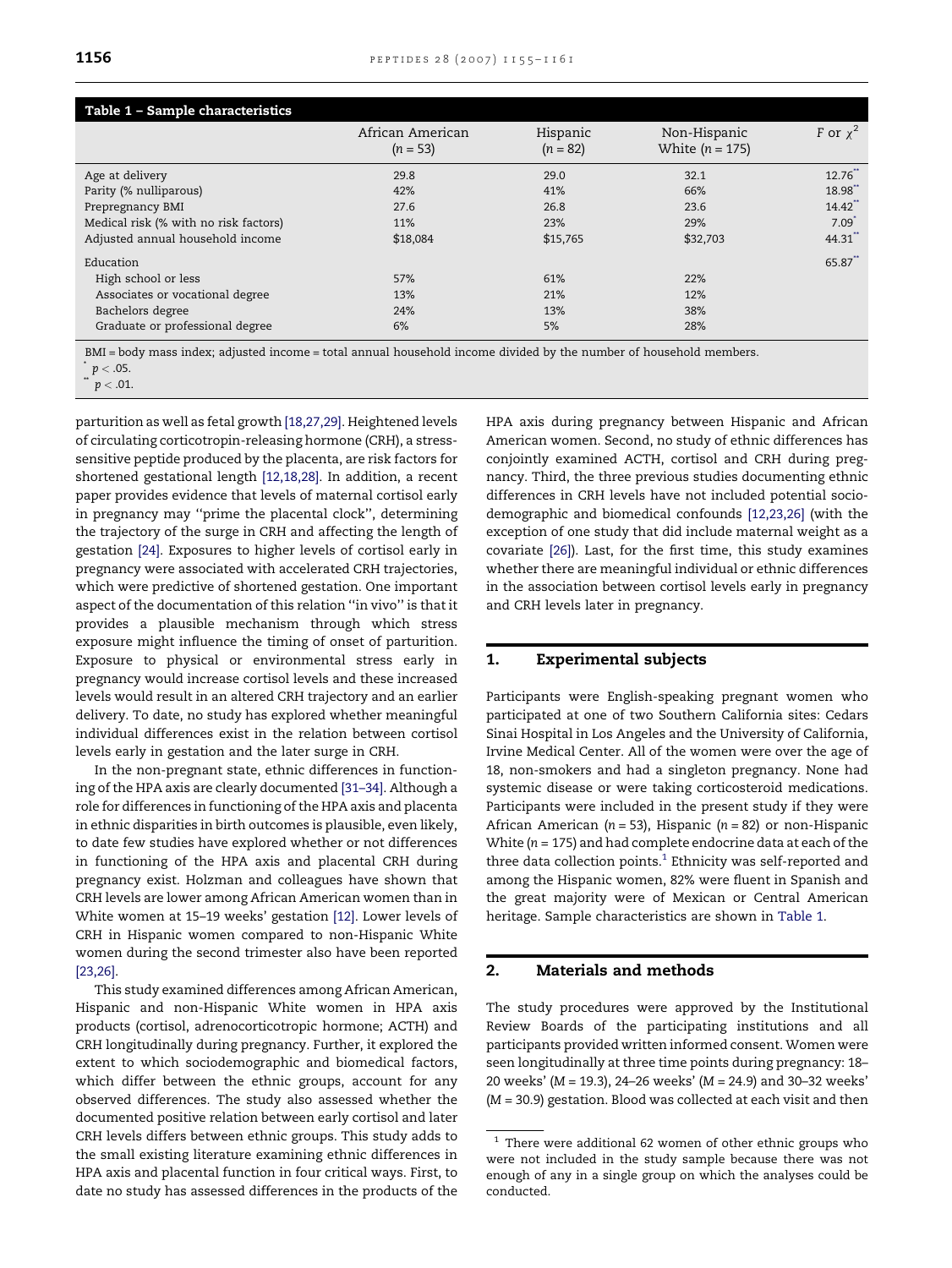assayed to determine plasma levels of cortisol, ACTH and CRH. The study visits were conducted in the afternoon to control for possible circadian influences on the endocrine measures. Despite this methodological control, the ethnic groups did differ slightly in time of draw at the first study assessment (African American  $M = 2:43$  p.m., Hispanic  $M = 3:28$  p.m.; non-Hispanic White  $M = 3:06$  p.m., one-way ANOVA,  $p < .05$ ). The mean draw time did not differ among the ethnic groups at the second or third study visits (one-way ANOVA's, both  $p's > .17$ ).

Blood (25 ml) was drawn and deposited into siliconized EDTA (purple top) vacutainers, placed on ice, and then centrifuged at 2000  $\times$   $g$  for 15 min. The plasma was decanted into polypropylene tubes containing 500 KIU/ml aprotinin (to arrest enzymatic degradation; Sigma Chemical) and stored at  $-70$  °C until assayed.

Medical risk for preterm birth was defined a priori as the presence of certain historical risk factors and medical conditions in the index pregnancy including previous history of preterm birth, vaginal bleeding and pregnancy-induced hypertension [\[11\]](#page-5-0). Risk conditions were determined through interview and extensive medical chart review. Medical risk was coded as a dichotomous variable with ''1'' indicating the presence of at least one condition and ''0'' indicating the absence of any current or historical risk conditions.

Plasma levels of ACTH were measured by a commercially available direct solid phase two-site immunoradiometric assay (IRMA) with non-significant cross-reactivity with betaendorphin and ACTH fragments, and with reported detection limits of 1.0 pg/ml (Nichols Institute Diagnostics; San Juan Capistrano, CA). The ACTH immunoassay measures intact ACTH in a radiolabeled soluble sandwich complex bound to two antibodies with high affinity and specificity for ACTH coupled to a solid bead matrix. Briefly, duplicate samples (200  $\mu$ l/assay tube) were incubated with ACTH  $^{125}$ I-antibody solution (100  $\mu$ l) and an avidin-coated bead at room temperature for  $20 \pm 1$  h. After washing, the bead with bound radiolabeled antibody complex was quantified using an ICN Biomedical (formerly Micromedic) Isoflex Gamma Counter. The intra- and inter-assay coefficients of variance were 4.4% and 10.8%, respectively.

Plasma levels of cortisol were determined by a competitive antibody coated tube radioimmunoassay (RIA) with reported sensitivity of 0.22  $\mu$ g/dl (American Laboratory Products Company, Windham, NH). Plasma samples (25  $\mu$ l) were incubated with  $^{125}$ I-labeled cortisol (500  $\mu$ l) in antibody coated tubes for 45 min in a 37 $\degree$ C water bath. The aspirated antibody-bound labeled tubes were counted on an ICN Biomedical (formerly Micromedic) Isoflex Gamma Counter. Cross-reactivities of the cortisol antiserum are <5% with 11-deoxycortisol, cortisone, prednisone, and <1% cross-reactivity with other naturally occurring steroids. The intra- and inter-assay coefficients of variance are 6.6% and 10.6%, respectively.

CRH was extracted from 1 to 2 ml plasma with three volumes of ice-cold methanol by the modified method of Linton et al. [\[14\].](#page-5-0) The mixture was allowed to stand for 10 min at 4 °C and then centrifuged at 1700  $\times$   $g$  for 20 min at 4 °C. Pellets were washed with 0.5 ml methanol and the combined supernatants were dried in a speed vacuum concentrator (Savant Instruments, Holbrook, NY). CRH was measured by a modified double-antibody commercially available RIA kit

(Bachem Pennisula Laboratories, San Carlos, CA), which specifically detects human CRH without cross-reactivity with CRH precursors and human ACTH, as previously described [\[24\].](#page-6-0) Briefly, reconstituted samples were preincubated with anti-CRH serum for 48 h at 4  $\degree$ C followed by a 24-h incubation with <sup>125</sup>I-CRH. Labeled and unlabeled CRH was collected by immunoprecipitation and the aspirated pellets were quantified with a gamma counter (ICN Biomedical, formerly Micromedic, Isoflex Gamma Counter). Intra- and inter-assay coefficients of variance ranged from 5% to 15%, respectively.

## 2.1. Data reduction and analysis

Standard curves were computed by fitting to a four-parameter logistics equation [\[22\].](#page-6-0) Differences in ACTH, cortisol and CRH profiles across pregnancy were initially assessed with 3 (ethnicity)  $\times$  3 (weeks' gestation) repeated measures ANOVAs. Those that revealed statistically significant effects of ethnicity were repeated with ANCOVAs in which those variables that differed by ethnic group were entered as covariates (see [Table 1](#page-1-0) for the list of variables). In addition, because the groups differed in mean blood draw time at the initial study visit, and because cortisol was modestly correlated with draw time at this point ( $r = -.20$ ,  $p < .01$ ), time of draw also was included as a covariate in the ANCOVAs examining group differences in cortisol at 18–20 weeks. All reported repeated-measures results utilized the Greenhouse-Geisser correction. Post hoc comparisons were computed using the Bonferroni correction. The relation between cortisol at 18–20 weeks and CRH at 30–32 weeks was determined within each ethnic group first by zeroorder Pearson correlation coefficients and then with partial correlations. The differences between correlation coefficients were tested with the null hypothesis test for the difference between correlation coefficients as recommended by Cohen et al. [\[4\]](#page-5-0).

#### 3. Results

## 3.1. ACTH

ACTH levels during pregnancy increased in all three groups (see [Fig. 1](#page-3-0)A; repeated measures ANOVA, main effect of gestation;  $F = 193.80$ ,  $p < .01$ ). In addition, there was a main effect of ethnic group (F = 4.88,  $p < .01$ ). The ethnicity  $\times$  time interaction was not statistically significant ( $p > .22$ ). The results of an ANCOVA (adjusting for annual income, education, maternal age, parity, body mass index and medical risk) also indicated that ACTH levels differed across pregnancy by ethnic group (see [Table 2](#page-4-0) for estimated means;  $F = 3.89$ ,  $p <$  .05). The post hoc comparisons revealed that the African American women had higher adjusted ACTH levels than the Hispanic women ( $p < .05$ ), and that the ACTH levels of the non-Hispanic White women did not differ statistically from either of the other two groups (both  $p's > .39$ ).

#### 3.2. Cortisol

[Fig. 1B](#page-3-0) displays the cortisol levels for the three ethnic groups during pregnancy. The repeated measures ANOVA revealed a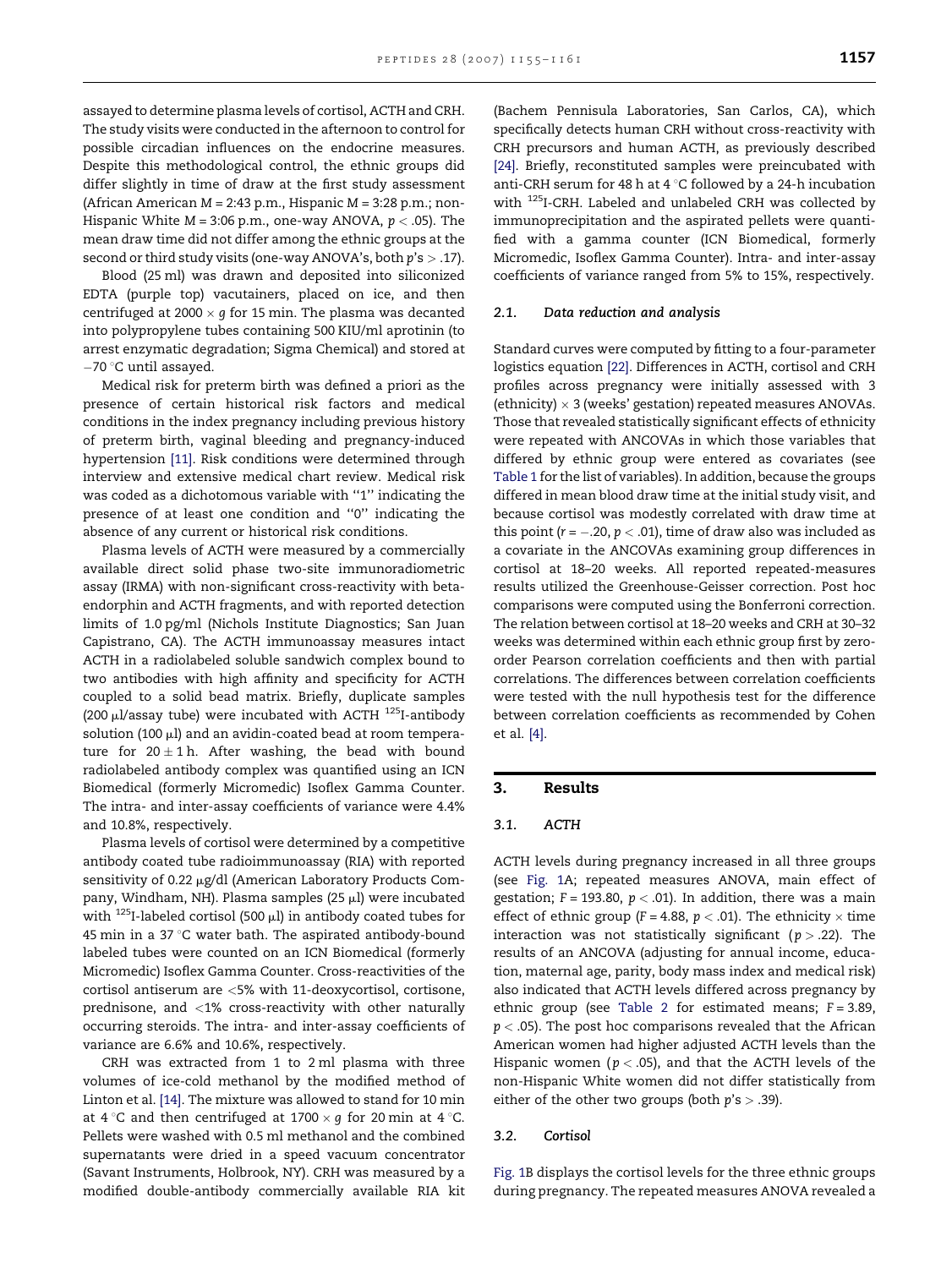<span id="page-3-0"></span>

Fig. 1 – Levels of ACTH, cortisol and CRH in African American, Hispanic and non-Hispanic White women during pregnancy.

main effect of ethnic group ( $F = 3.78$ ,  $p < .01$ ). There also was a statistically significant interaction between ethnicity and gestational week (F = 2.88,  $p < .05$ ). All groups showed an increase in cortisol from 18–20 weeks' to 24–26 weeks' gestation. However, from the second visit to the 30–32 weeks visit, the Hispanic and the non-Hispanic White women showed an increase while the African American women showed a decrease in cortisol levels. The ANCOVA confirmed a main effect of ethnic group (see [Table 2](#page-4-0) for estimated means;  $F = 3.2$ ,  $p < .05$ ) and the post hoc tests revealed that, although the cortisol levels of Hispanic women did not differ from the other two groups (both  $p's > .2$ ), African American women displayed lower adjusted levels than the non-Hispanic White women ( $p < .05$ ). There also was a statistically significant interaction between ethnic group and gestation (ANCOVA;  $F = 3.50$ ,  $p < .05$ ). Separate one-way ANCOVAs at each gestational time point indicated that the groups did not differ statistically at the first two visits (both  $p's > .06$ ), but they did differ at the 30-32 weeks assessment  $(F = 5.07, p < .01)$ . Post hoc comparisons indicated that the African American women had lower cortisol levels than the non-Hispanic White women ( $p < .01$ ) and that the Hispanic women did not differ from the other two groups at this third study visit (both  $p's > .20$ ).

## 3.3. CRH

Levels of CRH for each of the groups showed a dramatic increase by the 32nd week of gestation (see Fig. 1C; repeated measures ANOVA;  $F = 180.41$ ,  $p < .01$ ). Mean differences of ethnic group across pregnancy did not achieve statistical significance ( $F = 2.83$ ,  $p = .06$ ). The largest separation of means occurred at 30–32 weeks' gestation and this was reflected in a statistically significant interaction between ethnicity and gestation (F = 3.66,  $p < .05$ ). Repeating the analyses with an ANCOVA yielded a significant main effect of ethnicity (see [Table 2;](#page-4-0)  $F = 3.13$ ,  $p < .05$ ). However, post hoc analyses did not indicate statistically significant group differences in the average adjusted levels of CRH across pregnancy (all  $p's > .06$ ). The ethnicity by gestation interaction remained statistically significant with the introduction of the biomedical and sociodemographic covariates (ANCOVA;  $F = 3.98$ ,  $p < .05$ ). This interaction was explored with three one-way ANCOVAs. At the 18–20 weeks visit there was an effect of ethnicity  $(F = 3.39, p < .05)$ , with the African American women showing lower levels of CRH than the non-Hispanic women (post hoc test,  $p < .05$ ). None of the groups differed at the second visit at 24–26 weeks ( $F = .20$ ,  $p = .82$ ). Differences again emerged at the final study visit (F = 3.75,  $p < .05$ ). Again, African American women had the lowest levels. They exhibited lower levels of CRH compared to the Hispanic women (post hoc test,  $p < .05$ ), and the CRH levels of the non-Hispanic White women fell in between (both  $p's > .12$ ).

#### 3.4. Relation between cortisol and CRH

[Table 3](#page-4-0) shows the relation between early cortisol and later CRH among the three ethnic groups. For both the African American and Hispanic women, there was a positive relation between cortisol at 18–20 weeks' gestation and CRH at 30–32 weeks (both  $r's > .35$ ,  $p's < .01$ ). In contrast, this association was not present among the non-Hispanic White women  $(r = .13; p = .13)$ . The null hypothesis test for the difference between correlation coefficients confirmed that the relation between cortisol and CRH for the African American and Hispanic women differed statistically from that in the non-Hispanic White women (both  $p$ 's  $<$  .05). Reanalysis with partial correlations, adjusting for the effects of the sociodemographic and biomedical covariates, revealed the same pattern of findings: there was a positive association between early cortisol and later CRH among the African American and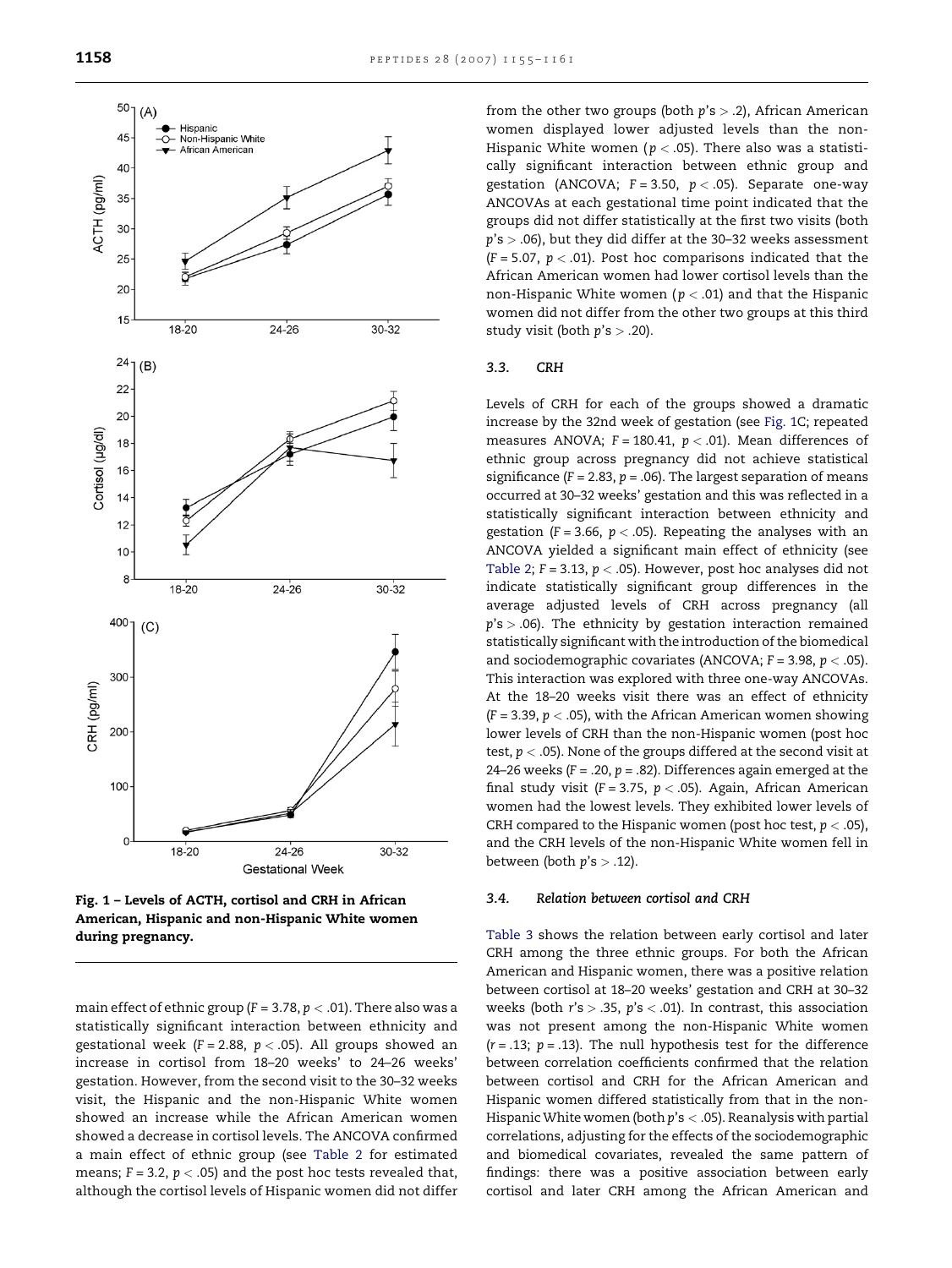<span id="page-4-0"></span>

| Table 2 - Raw and adjusted means for HPA products and CRH during gestation by ethnic group                                  |       |                  |       |                |       |                    |  |  |
|-----------------------------------------------------------------------------------------------------------------------------|-------|------------------|-------|----------------|-------|--------------------|--|--|
|                                                                                                                             |       | African American |       | Hispanic       |       | Non-Hispanic White |  |  |
|                                                                                                                             | Mean  | Estimated mean   | Mean  | Estimated mean | Mean  | Estimated mean     |  |  |
| $ACTH$ ( $pg/ml$ )                                                                                                          |       |                  |       |                |       |                    |  |  |
| 18-20 weeks                                                                                                                 | 24.7  | 24.2             | 21.8  | 21.6           | 22.1  | 22.3               |  |  |
| 24-26 weeks                                                                                                                 | 35.2  | 33.7             | 27.4  | 26.5           | 29.3  | 30.2               |  |  |
| $30-32$ weeks                                                                                                               | 42.9  | 41.5             | 35.7  | 34.6           | 37.0  | 38.0               |  |  |
| Cortisol $(\mu g/dl)$                                                                                                       |       |                  |       |                |       |                    |  |  |
| 18-20 weeks                                                                                                                 | 10.5  | 10.8             | 13.3  | 13.4           | 12.3  | 12.2               |  |  |
| $24 - 26$ weeks                                                                                                             | 17.7  | 17.8             | 17.2  | 17.3           | 18.3  | 18.2               |  |  |
| 30-32 weeks                                                                                                                 | 16.7  | 16.4             | 19.9  | 19.4           | 21.1  | 21.5               |  |  |
| $CRH$ ( $pg/ml$ )                                                                                                           |       |                  |       |                |       |                    |  |  |
| 18-20 weeks                                                                                                                 | 16.3  | 15.5             | 17.7  | 17.3           | 19.9  | 20.4               |  |  |
| $24-26$ weeks                                                                                                               | 51.5  | 53.8             | 48.1  | 50.9           | 56.4  | 54.4               |  |  |
| 30-32 weeks                                                                                                                 | 213.7 | 229.0            | 345.8 | 360.6          | 278.7 | 267.1              |  |  |
| Estimated means are adjusted for adjusted annual income, education, maternal age, body mass index, parity and medical risk. |       |                  |       |                |       |                    |  |  |

Hispanic women, but not among the non-Hispanic White women (see Table 3; both  $p's < .01$ ).

# 4. Discussion

During the course of pregnancy, African American women exhibited lower levels of cortisol than non-Hispanic White women and higher levels of ACTH than Hispanic women. In addition, the trajectory of CRH increase during pregnancy differed depending on ethnic group, with the African American women showing the lowest levels both at 18–20 weeks and at 30–32 weeks. Ethnic differences also were seen in the relation between early cortisol and later CRH. High levels of cortisol at 18–20 weeks were associated with higher levels of CRH at 30–32 weeks' gestation among the African American and Hispanic women, whereas this relation was near zero among the non-Hispanic White women. These data document, for the first time, that group differences may exist in the extent to which cortisol ''primes the placental clock'' or determines later CRH levels that are predictive of length of gestation. All of these differences persisted when adjusting statistically for income, education, maternal age, body mass index, parity and medical risk for preterm birth. Other than three published studies examining circulating CRH levels (described below), we are unaware of studies examining the heterogeneity of placental hormones across ethnic groups. In light of the ethnic disparities in birth outcomes and these new findings documenting ethnic differences in HPA axis products

# Table 3 – Correlations between cortisol levels at 18–20 weeks' and CRH levels at 30–32 weeks' gestation within ethnic groups

|                    |     |     | $p$ -Value Partial $r^a$ p-Value |     |
|--------------------|-----|-----|----------------------------------|-----|
| African American   | .39 | .00 | .38                              | .01 |
| Hispanic           | .35 | .00 | .31                              | .01 |
| Non-Hispanic White | .13 | .13 | .09                              | -22 |
|                    |     |     |                                  |     |

a Partial correlations are adjusted for adjusted annual income, education, maternal age, body mass index, parity and medical risk. and CRH levels during pregnancy, further examination of placental hormones is warranted.

Two studies have documented previously that levels of CRH differed between non-Hispanic White and Hispanic women during the second trimester [\[23,26\]](#page-6-0). We did not reproduce these results. Future research will have to reconcile this inconsistency. However, it is worth considering that our study included sociodemographic and biomedical covariates that vary systematically between these two ethnic groups and that also affect HPA axis function and the other two studies did not, providing one possible interpretation of the disparate findings. On the other hand, the present findings were consistent with the findings of Holzman et al. [\[12\]](#page-5-0) demonstrating lower levels of CRH in African American compared to White women during the first half of the second trimester. Further, these data suggest for the first time that meaningful differences in circulating CRH levels may exist between Hispanic women and African American women during the third trimester of pregnancy.

Our findings regarding ethnic variation in levels of cortisol and ACTH during pregnancy are consistent with studies documenting differences in the HPA function of healthy nonpregnant African American and White women. When exposed to physical exercise or the administration of ovine CRH, African American women exhibited higher levels of ACTH than White women [\[31,33,34\].](#page-6-0) However, for both challenges, these higher ACTH levels were not associated with higher levels of total or free cortisol [\[31,33,34\].](#page-6-0) This same ACTH/ cortisol pattern in response to CRH stimulation also is found in pre- and early pubescent African American girls [\[32\]](#page-6-0). In nonpregnant women it is in the presence of a stressor or under stimulation when ethnic differences in HPA function emerge. This contrasts with our findings in which baseline levels of cortisol during pregnancy differ between African American and White women in the apparent absence of a specific stressor. This is not necessarily surprising because pregnancy represents a period of endocrine change that is almost identical to that seen during prolonged periods of stress (with an exception being the high levels of circulating CRH during pregnancy, which are not present in the non-pregnant state). In addition, it has been proposed that physiological demands of pregnancy represent a ''medical stress test'' through which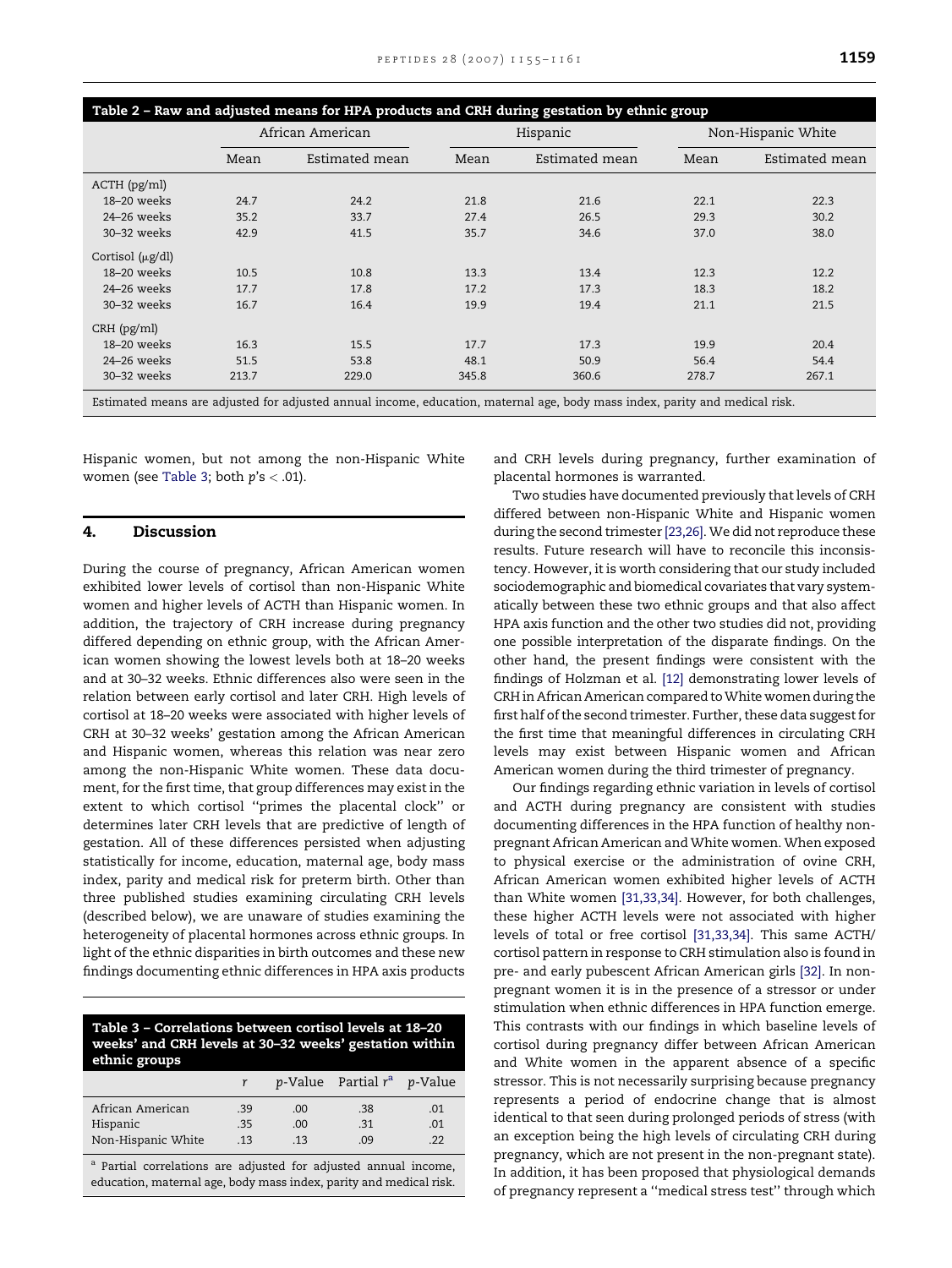<span id="page-5-0"></span>a woman's physiological vulnerabilities and likelihood of development of disease later in life can be revealed [\[30\].](#page-6-0)

We note that the relatively low cortisol levels seen among the African American women are consistent with a pattern of HPA axis dysregulation present in those exposed to traumatic and prolonged stress. Combat veterans, victims of sexual abuse, holocaust survivors and those who suffer from PTSD, among others, exhibit hypocortisolemia [2,10,13,35,36]. It is possible that a lifetime of exposure to increased stress, adverse socioeconomic circumstances and racism results in HPA axis dysregulation characterized by decreased expression of cortisol among African American women during pregnancy. African American women may enter pregnancy with a latent vulnerability to stress that is expressed as gestation progresses. The existence of such a preexisting vulnerability is consistent with proposals that lifelong exposures to stress among African American women may increase the likelihood of poor reproductive outcomes even before a pregnancy is conceived [\[21\]](#page-6-0) and also that fetal programming may contribute to adult reproductive health [1,16].

The lower levels of CRH exhibited by the African American women in our sample might appear to argue against the role of CRH as a risk factor for the increased incidence of preterm birth they experience. However, it has been demonstrated that although levels of CRH are lower on average than levels among White women, African American women may be more sensitive to their effects [12]. Specifically, Holzman et al. reported that although elevations in CRH were lower within African Americans, those women whose levels of CRH were greater than 1.5 multiples of their group median were more than twice as likely to deliver preterm (OR = 5.0) than were White women whose levels of CRH were more than 1.5 multiples of their group median (OR = 2.3). Our new finding that there is a stronger association of cortisol at 18–20 weeks with CRH later in pregnancy among the African American women provides further evidence of susceptibility to the effects of stress and the role of the HPA axis and placental CRH in their increased rates of preterm birth. For these women, stress exposure may be more likely to translate into a preterm delivery because stress induces increased cortisol levels that are more likely to result in higher levels of CRH and shortened gestation [18,27,28]. An increased susceptibility to the effects of stress exposure in pregnancy due to a more responsive feed-forward loop between cortisol and CRH could be particularly important because African American women are exposed both to more stress and to unique stressors such as racism [6–8,15,19,20].

# Acknowledgments

This work was supported by National Institutes of Health Grants R01 HD-40967 to L. Glynn and R0l HD-28413 and NS-41298 to C. Sandman.

#### references

[1] Barker DJP. Mothers, babies and health in later life. Edinburgh: Harcourt Brace & Co. Ltd.; 1998.

- [2] Boscarino JA. Posttraumatic stress disorder, exposure to combat, and lower plasma cortisol among Vietnam veterans: findings and clinical implications. J Consult Clin Psychol 1996;64:191–201.
- [3] Chasnoff IJ, Landress HJ, Barrett ME. The prevalence of illicit-drug or alcohol use during pregnancy and discrepancies in mandatory reporting in Pinellas County, Florida. N Engl J Med 1990;332:1202–6.
- [4] Cohen J, Cohen P, West SG, Aiken LS. Applied multiple regression/correlation analysis for the behavioral sciences. Mahwah, NJ: Lawrence Erlbaum Associates Publishers; 2003 .
- [5] Ebrahim SH, Floyd RL, Merritt RK. Trends in pregnancyrelated smoking rates in the United States, 1987–1996. J Am Med Assoc 2000;283:361–6.
- [6] Geronimus AT. The weathering hypothesis and the health of African-American women and infants: evidence and speculations. Ethn Dis 1992;2:207–21.
- [7] Geronimus AT, Hicken M, Keene D, Bound J. ''Weathering'' and age patterns of allostatic load scores among Blacks and Whites in the United States. Am J Public Health 2006;96:826–32.
- [8] Giscombé CL, Lobel M. Explaining disproportionately high rates of adverse birth outcomes among African Americans: the impact of stress, racism, and related factors in pregnancy. Psychol Bull 2005;131:662–83.
- [9] Goldenberg RL, Cliver SP, Mulvihill FX, Hickey CA, Hoffman HJ, Klerman LV, et al. Medical, psychosocial, and behavioral risk factors do not explain the increased risk for low birth weight among black women. Am J Obstet Gynecol 1996;175:1317–24.
- [10] Heim C, Ehlert U, Hellhammer DH. The potential role of hypocortisolism in the pathophysiology of stress-related bodily disorders. Psychoneuroendocrinology 2000;25:1–35.
- [11] Hobel CJ. Identification of the patient at risk. In: Schneider J, editor. Perinatal medicine: management of the high risk fetus and neonate. Baltimore: Williams & Wilkins; 1982. p. 3–28.
- [12] Holzman C, Jetton J, Siler-Khodr T, Fisher R, Rip T. Second trimester corticotropin-releasing hormone levels in relation to preterm delivery and ethnicity. Obstet Gynecol 2001;97:657–63.
- [13] King JA, Mandansky D, King S, Fletcher KE, Brewer J. Early sexual abuse and low cortisol. Psychiatry Clin Neurosci 2001;55:71–4.
- [14] Linton EA, Perkins AV, Hagan P, Poole S, Bristow AF, Tilders F, et al. Corticotrophin-releasing hormone (CRH)-binding protein interference with CRH antibody binding: implications for direct CRH immunoassay. J Endocrinol 1995;146:45–53.
- [15] Lu MC, Chen B. Racial and ethnic disparities in preterm birth: the role of stressful life events. Am J Obstet Gynecol 2004;191:691–9.
- [16] Lu MC, Halfon N. Racial and ethnic disparities in birth outcomes: a life-course perspective. Matern Child Health J 2003;7:13–30.
- [17] Martin JA, Kochanek KD, Strobino DM, Guyer B, MacDorman MF. Annual summary of vital statistics—2003. Pediatrics 2005;115:619–34.
- [18] McLean M, Bisits A, Davies J, Woods R, Lowry P, Smith R. A placental clock controlling the length of human pregnancy. Nat Med 1995;1:460–3.
- [19] Mustillo S, Krieger N, Gunderson EP, Sidney S, McCreath H, Kiefe CI. Self-reported experiences of racial discrimination and Black–White differences in preterm and lowbirthweight deliveries. Am J Public Health 2004;94:2125–31.
- [20] Parker Dominquez TP, Dunkel Schetter C, Mancuso R, Rini CM, Hobel C. Stress in African American pregnancies: testing the roles of various stress concepts in prediction of birth outcomes. Ann Behav Med 2005;29:12–21.